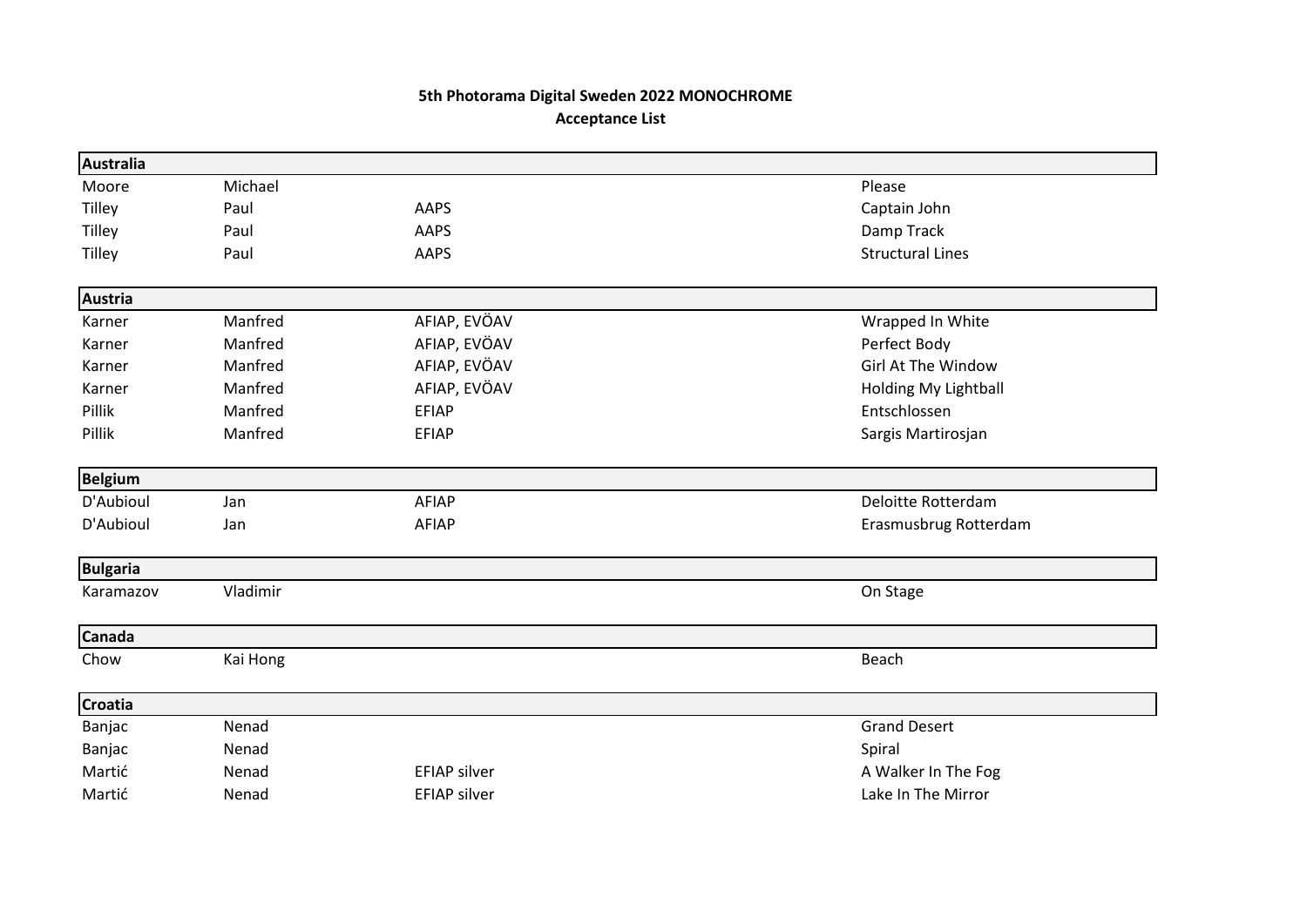| <b>Czech Republic</b> |                  |                                          |                                |
|-----------------------|------------------|------------------------------------------|--------------------------------|
| Koci                  | Jiri             | <b>AFIAP</b>                             | The Road To Architecture       |
| <b>Denmark</b>        |                  |                                          |                                |
| Andreassen            | Lars             |                                          | The Most Wonderful Morning     |
| Arum                  | Henrik           |                                          | <b>Buying Time</b>             |
| <b>Bruus</b>          | Preben           | NSMiF/b, AFIAP                           | Fred_Abby                      |
| Christensen           | Thomas A.        |                                          | Hey You-10                     |
| Christensen           | Thomas A.        |                                          | Shadows On The Move-1          |
| Dyg                   | Johnny Blaabjerg | AFIAP - EFIAP - ASDF - ESDF - HONSDF     | The Girl From Vietnam          |
| Dyg                   | Johnny Blaabjerg | AFIAP - EFIAP - ASDF - ESDF - HONSDF     | Skygger                        |
| Düring                | Mariann          | AFIAP, ESDF, NSMIF/b                     | A Place In The Sun             |
| Düring                | Mariann          | AFIAP, ESDF, NSMIF/b                     | Munkholmbroen_Bw               |
| Faisst                | Steffen          |                                          | <b>Boxing Cats</b>             |
| Jensen                | <b>Birger</b>    |                                          | Formula 1                      |
| Kristensen            | Jorgen           | EFIAP/d1, NSMiF/g, MSDF/b, MNFFF/b       | Nuns 1                         |
| Lorenzen              | Helle            | EFIAP, ESDF NSMIF/s                      | Dolomites                      |
| Pinholt               | Lis Marie        |                                          | European Brown Bear            |
| <b>England</b>        |                  |                                          |                                |
| Chamberlin            | Gerald           | <b>DPAGB EFIAP</b>                       | <b>Old Friends Reminiscing</b> |
| Jarvis                | Ronald           | <b>LRPS EFIAP PPSA</b>                   | In A Fog                       |
| Jarvis                | Ronald           | <b>LRPS EFIAP PPSA</b>                   | Window                         |
| Price                 | Robin            | ARPS. AIPF, PPSA, DPAGB, EHPS/p, GPU 3Cr | Harry With Pipe                |
| Price                 | Robin            | ARPS. AIPF, PPSA, DPAGB, EHPS/p, GPU 3Cr | Im A Wonderful Thing Baby      |
| Wheeler               | David            | FRPS, DPAGB, EFIAP/d1, MFIAP             | Martha By The Oven             |
| Wheeler               | David            | FRPS, DPAGB, EFIAP/d1, MFIAP             | The Engineer                   |
| Wheeler               | David            | FRPS, DPAGB, EFIAP/d1, MFIAP             | <b>Waiting For Friends</b>     |
| Finland               |                  |                                          |                                |
| Asikainen             | Leena            | EFIAP SKsLE NFFF b                       | An Otter On Wet Ice            |
| Björklund             | Gunilla          |                                          | Dunlin Calidris Alpina         |
| Ekstrom               | Jan              | EFIAP/b, NSMiF/b, SKLSM                  | <b>White Waves</b>             |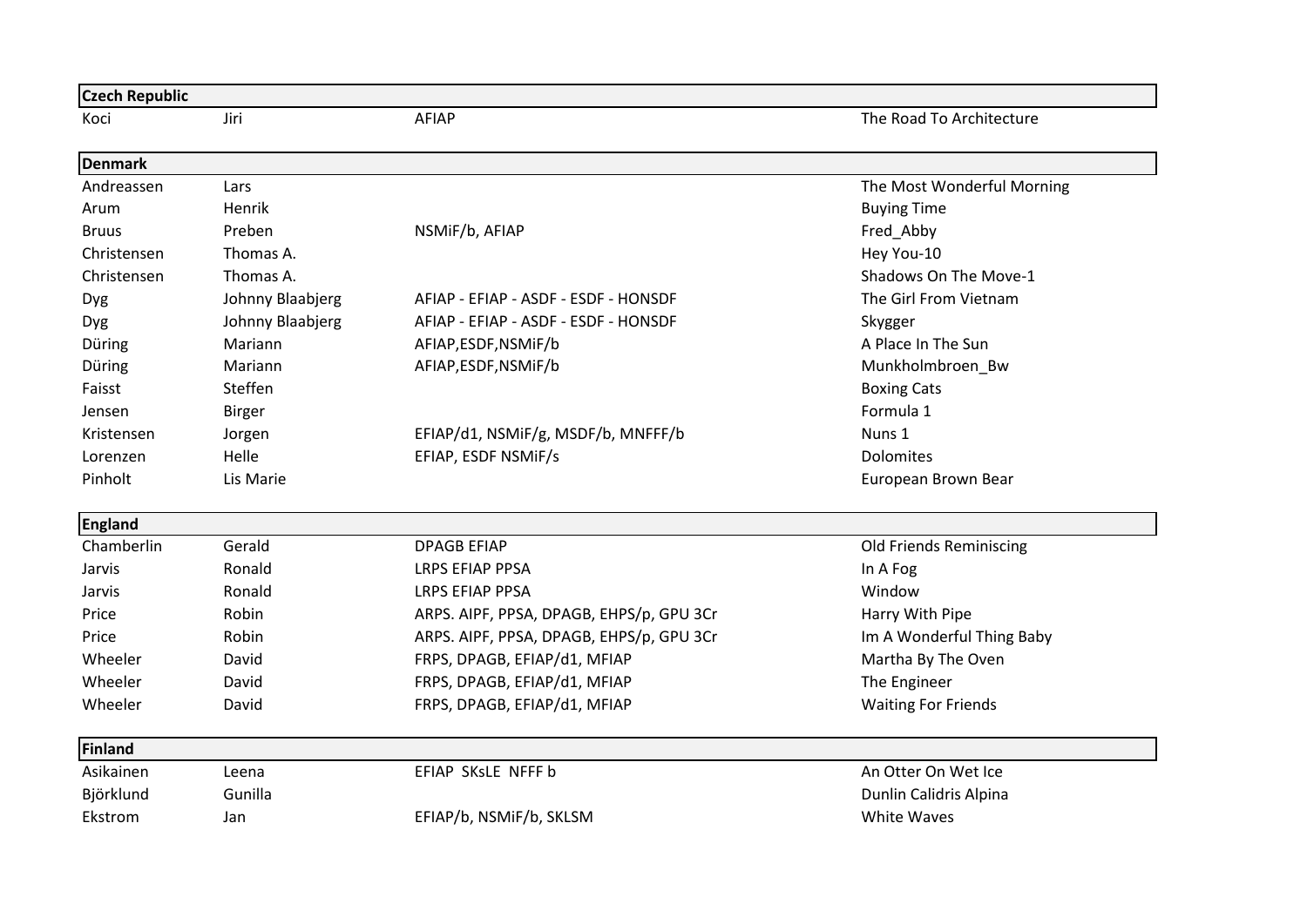| Heinovirta  | Jukka     |                                  | <b>Tractor On The Fields</b> |
|-------------|-----------|----------------------------------|------------------------------|
| Keto        | Jouko     | SKsLSM                           | Going Up                     |
| Kohonen     | Antti     | SKsLM, AFIAP                     | Dance                        |
| Kohonen     | Antti     | SKsLM, AFIAP                     | Erja                         |
| Kohonen     | Antti     | SKsLM, AFIAP                     | Eva                          |
| Lähtinen    | Timo      | EFIAP/b SKsLSM NSMiF/s           | <b>Behind The Leader</b>     |
| Markkanen   | Wille     |                                  | <b>Time Flies</b>            |
| Markkanen   | Wille     |                                  | <b>Crossing The Street</b>   |
| Martikainen | Merja     | SKsLE, EFIAP, NSMiF/d1, MNFFF/s  | Katharina Mono               |
| Mäki        | Jarmo     | EFIAP_PPSA_GPUCR2_NSMiF/s_SKsLSM | <b>Family Speed</b>          |
| Niemi       | Matti J.  | HonSKsLE, EFIAP/g, NSMiF/p       | The Paw On The Heart         |
| Niemi       | Ritva     |                                  | The Mayfly                   |
| Nurminen    | Harri     |                                  | Mechanic                     |
| Pajala      | Vesa      | SKsLSM                           | <b>Fishing Alone</b>         |
| Raunio      | Risto     | SKsLSM, EFIAP, NSMiF/b, GPUCR2   | <b>Sleeping Emperor</b>      |
| Salkola     | Klaus     | <b>AFIAP</b>                     | The Tuba Man                 |
| Salminen    | Pekka     | EFIAP/b, NSMiF/p, HonENFFF       | <b>Swimming Grass Snake</b>  |
| Salonen     | Kalle     | EFIAP/g                          | League 12                    |
| Salonen     | Kalle     | EFIAP/g                          | Posthouse                    |
| France      |           |                                  |                              |
| Christian   | Prevost   |                                  | Sur Un Banc                  |
| Morio       | Francoise | EFIAP/b PPSA                     | La Cycliste                  |
| Germany     |           |                                  |                              |
| Armin       | Greither  | <b>EFIAP</b>                     | Im Lichtermeer               |
| Egerer      | Monika    | EFiap                            | Jalousie                     |
| Ehlert      | Ulrike    |                                  | Diagonale                    |
| Ehlert      | Ulrike    |                                  | Strommast                    |
| Petersohn   | Dagmar    | EFIAP/g, GPU CR2, cMoL, A.APS    | Im Netz                      |
| Petersohn   | Dagmar    | EFIAP/g, GPU CR2, cMoL, A.APS    | Nancy Fliegender Engel       |
| Pinkl       | Albert J. |                                  | Rowers                       |
| Schulz      | Ruediger  | <b>PPSA</b>                      | <b>First Winter</b>          |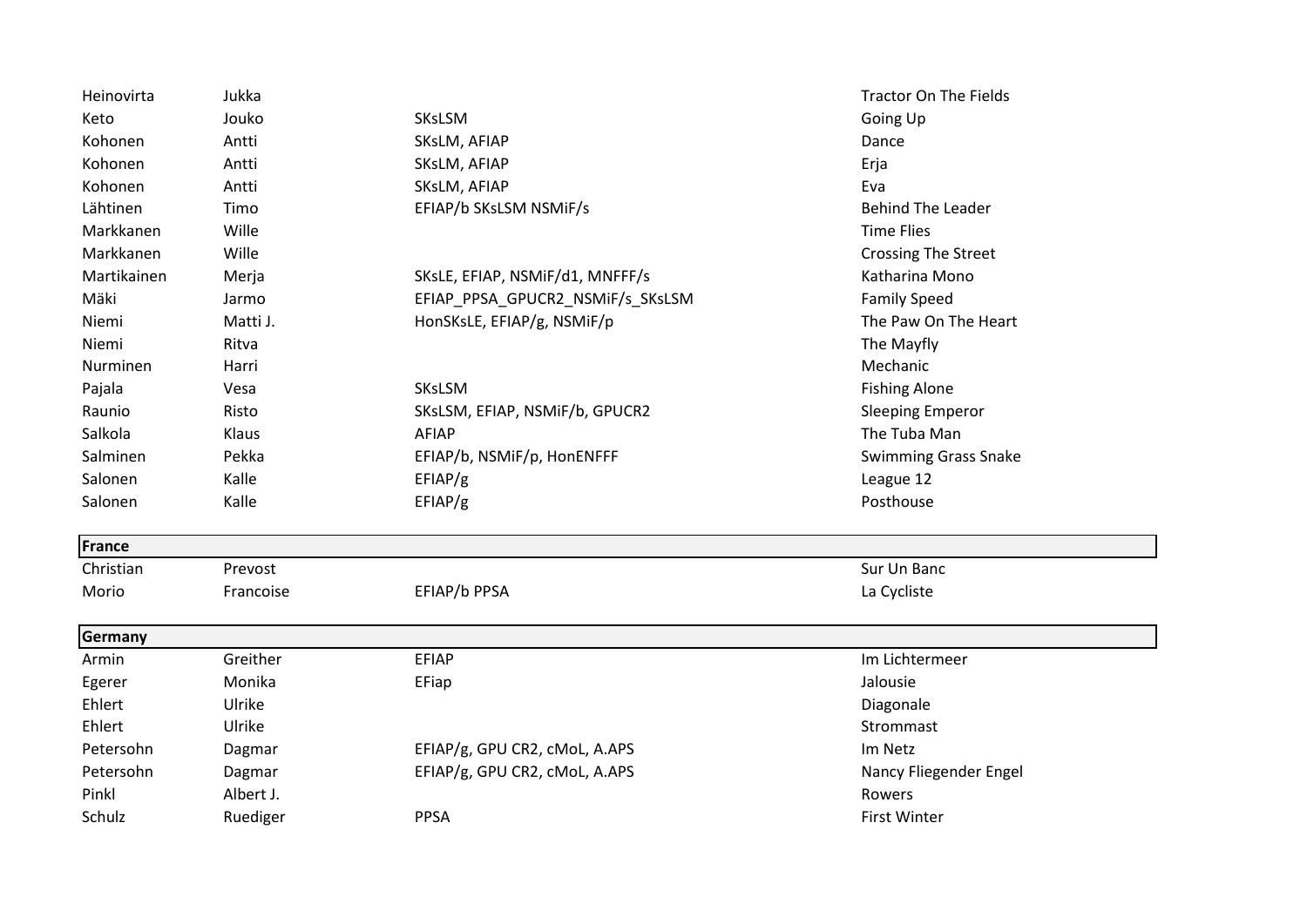| Schunck          | Gerd      |                           | <b>Mating Season</b>  |  |
|------------------|-----------|---------------------------|-----------------------|--|
| <b>Hong Kong</b> |           |                           |                       |  |
| Chau             | Chun Yip  |                           | Going To Work         |  |
| Chau             | Chun Yip  |                           | <b>Fishing Net</b>    |  |
| <b>Hungary</b>   |           |                           |                       |  |
| Kellnerné Felső  | Sára      | AFIAP                     | Silvery Buttercup     |  |
| India            |           |                           |                       |  |
| Agarwala         | Adit      | FRPS, EFIAP/g             | Thunderstorm          |  |
| Agarwala         | Adit      | FRPS, EFIAP/g             | Life In Desert        |  |
| Dattagupta       | Priyankar | <b>EFIAP</b>              | Sleepy 1              |  |
| Dattagupta       | Priyankar | <b>EFIAP</b>              | Fun Time Bw           |  |
| Indonesia        |           |                           |                       |  |
| Lee              | Hengki    | PPSA, AFIAP               | Magnum                |  |
| Lee              | Hengki    | PPSA, AFIAP               | Quantum               |  |
| Lee              | Hengki    | PPSA, AFIAP               | Rhapsody In June      |  |
| <b>Ireland</b>   |           |                           |                       |  |
| Byrne            | Seamus    | <b>LIPF</b>               | The Shout             |  |
| Strapec          | Michael   | EFIAP/b, LIPF, MEAPU/b    | Charlie               |  |
| Strapec          | Michael   | EFIAP/b, LIPF, MEAPU/b    | <b>Silent Prayers</b> |  |
| <b>Strapec</b>   | Michael   | EFIAP/b, LIPF, MEAPU/b    | Me And My Sister      |  |
| Italy            |           |                           |                       |  |
| Baio             | Rita      | AFIAP                     | <b>Shadows Lines</b>  |  |
| Riva             | Dario     | <b>EFIAP - EFIAF</b>      | Motocross 108         |  |
| Riva             | Dario     | EFIAP - EFIAF             | Kick Boxing 16        |  |
| Luxembourg       |           |                           |                       |  |
| Clement          | Romain    | EFIAP/B GPU Crown 2 VIP 1 | Suitcase In The Fog   |  |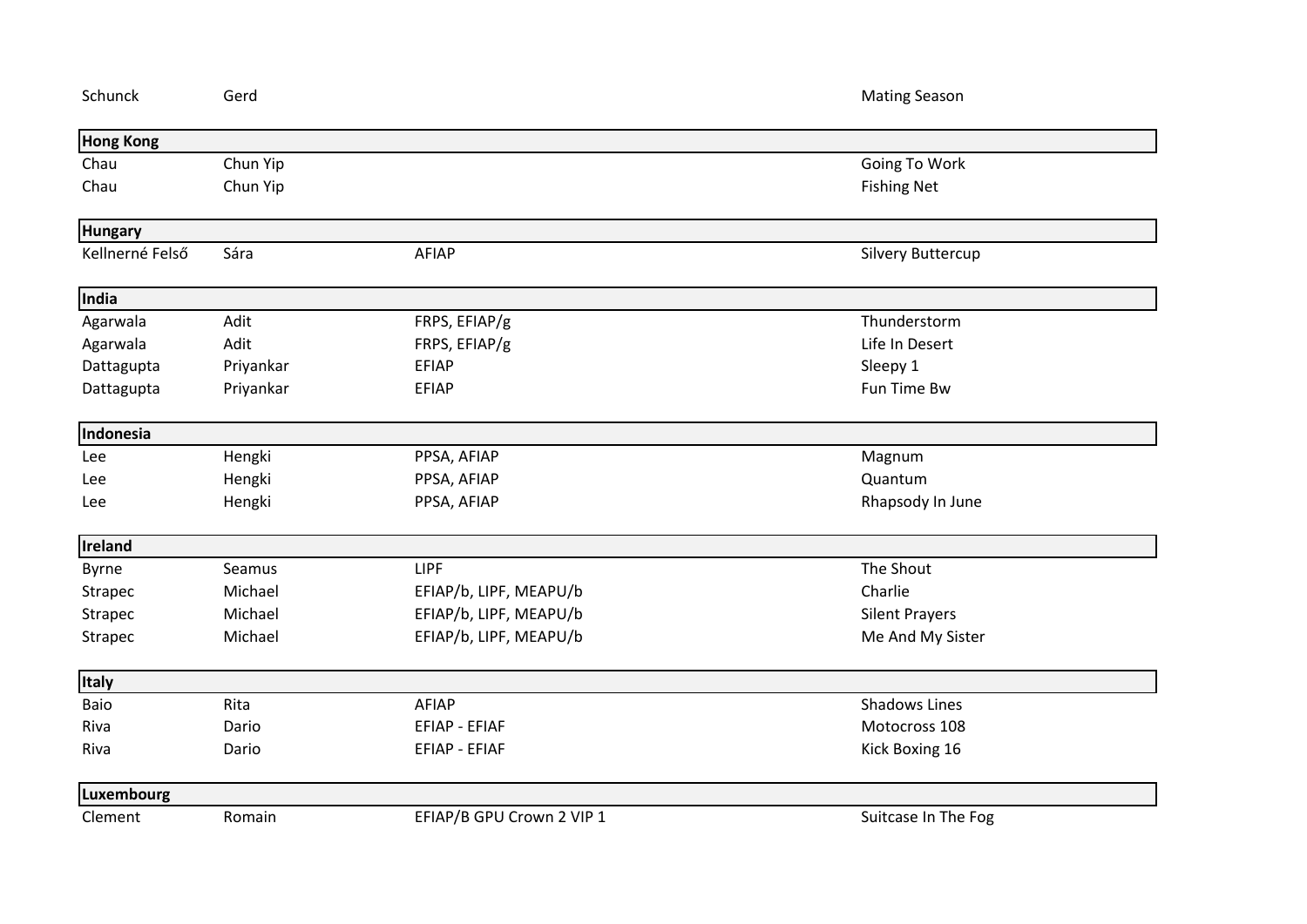| Clement          | Romain     | EFIAP/B GPU Crown 2 VIP 1               | Veiled Woman                   |
|------------------|------------|-----------------------------------------|--------------------------------|
| Patz             | Martin     |                                         | Erasmus Bridge li              |
| Patz             | Martin     |                                         | Wanderlust                     |
| <b>Macau</b>     |            |                                         |                                |
| Cheang           | Sherman    | EFIAP/s E.CPE GEPSS M.APS Hon.PFM       | Our Umbrella 3                 |
| Cheang           | Sherman    | EFIAP/s E.CPE GEPSS M.APS Hon.PFM       | Tango 1                        |
| Chiang           | Ka Chon    |                                         | Uppercut                       |
| Chiang           | Ka Chon    |                                         | Face Punch                     |
| Chiang           | Ka Chon    |                                         | Push Kick                      |
| Netherlands      |            |                                         |                                |
| Van Balken       | Marcel     | EFIAP/d3 MFIAP MPSA                     | Colonnade                      |
| Van Balken       | Marcel     | EFIAP/d3 MFIAP MPSA                     | Lonelybiker                    |
| Van Balken       | Marcel     | EFIAP/d3 MFIAP MPSA                     | Quickstep                      |
| Van Balken       | Marcel     | EFIAP/d3 MFIAP MPSA                     | Curves                         |
| Van Son          | Max        | EFIAP/d3, MPSA                          | Fade Into The Bright           |
| Van Son          | Max        | EFIAP/d3, MPSA                          | <b>Not Unnoticed</b>           |
| Van Son          | Max        | EFIAP/d3, MPSA                          | Flowing                        |
| Northern Ireland |            |                                         |                                |
| Adams            | Peter      | FIPF DPAGB BPE4*                        | La Belle Femme                 |
| Adams            | Peter      | FIPF DPAGB BPE4*                        | Prima In Thought               |
| Adams            | Peter      | FIPF DPAGB BPE4*                        | The Footpad                    |
| Adams            | Peter      | FIPF DPAGB BPE4*                        | Gerald                         |
| Boyd             | Cyril      | EFIAP/b, MPSA, DPAGB, LIPF, A-CPE, BPE3 | Ayla In Flight                 |
| Boyd             | Cyril      | EFIAP/b, MPSA, DPAGB, LIPF, A-CPE, BPE3 | The Dance                      |
| Campbell         | Laurie     | <b>DPAGB AIPF EFIAP</b>                 | <b>Girl With Piercing Eyes</b> |
| Campbell         | Laurie     | <b>DPAGB AIPF EFIAP</b>                 | The Painters Muse              |
| <b>Norway</b>    |            |                                         |                                |
| Aker             | Helge      |                                         | Look Here                      |
| Ask              | Svein Ivar |                                         | Lostballoons                   |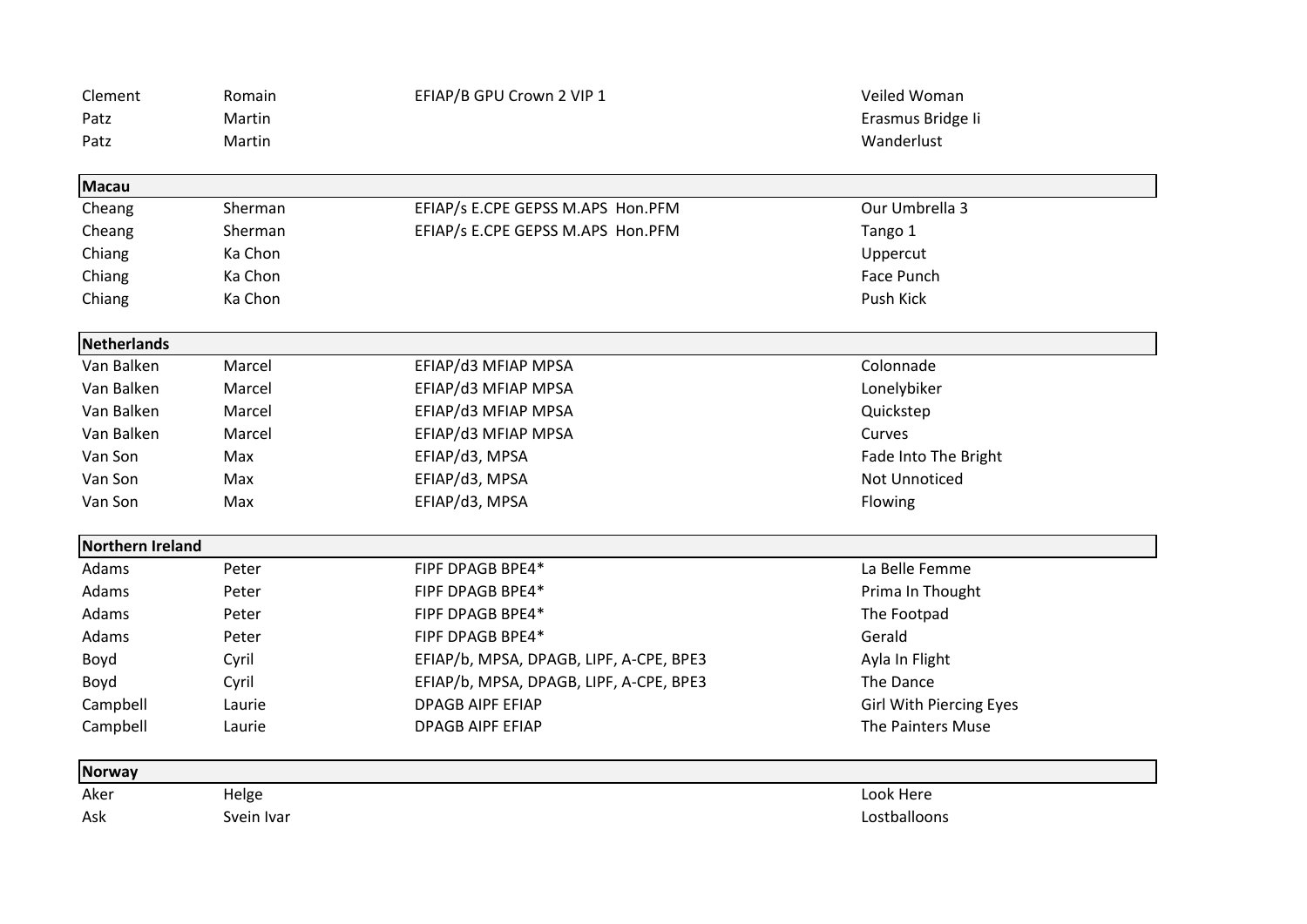| Carlsen   | Nina                  |                          | Childhood            |
|-----------|-----------------------|--------------------------|----------------------|
| Carlsen   | Nina                  |                          | Jeg Skal Lese For    |
| Eikemo    | Marit Kristin Ferstad |                          | <b>Briksdalen</b>    |
| Einum     | Anne Margrete Vognild |                          | Summer Rain 2        |
| Foss      | Torunn                |                          | Therese              |
| Foss      | Torunn                |                          | Eventyrlig Kjærlig   |
| Hamre     | Tove                  | <b>ANSFF</b>             | Girl With Hat D      |
| Hamre     | Tove                  | <b>ANSFF</b>             | Tia                  |
| Hanssen   | Vegard                | CR2, VIP1                | Overseen             |
| Hanssen   | Vegard                | CR2, VIP1                | Above The Action     |
| Henanger  | Kjell Eirik Irgens    | <b>AFIAP</b>             | Easter Hare 2022     |
| Henanger  | Kjell Eirik Irgens    | <b>AFIAP</b>             | Piotr Backstroke     |
| Holst     | Kjersti               | EFIAP, NSMIF/b           | Fragile Hortensia    |
| Holst     | Kjersti               | EFIAP, NSMIF/b           | A Unique Connec      |
| Holst     | Kjersti               | EFIAP, NSMiF/b           | Man And The Bir      |
| Hovelstad | Hans Jorgen           |                          | <b>Rainy Day</b>     |
| Isaksen   | Signe Gry             | AFIAP, NSMIF/b           | Clawfight            |
| Jartveit  | Geir                  |                          | Little Brother       |
| Jartveit  | Geir                  |                          | Waiting              |
| Jartveit  | Geir                  |                          | The Tooth Of Tim     |
| Kramer    | Julian                |                          | Predator-1           |
| Kvam      | Jarle                 |                          | On Line              |
| Kvam      | Jarle                 |                          | <b>Foggy Morning</b> |
| Lunde     | Atle                  |                          | <b>Hard Work</b>     |
| Moen      | Sven Ingar            |                          | Gards The Heat       |
| Nyborg    | Bjørn Ole             | EFIAP/g, PPSA            | Nude 12              |
| Nyborg    | Bjørn Ole             | EFIAP/g, PPSA            | Wet Skin             |
| Otterlei  | Marion                |                          | Horses               |
| Price     | Anita                 | NSMIF/s, MNFF/b          | Pondering            |
| Skjerve   | Øystein               |                          | The Leopard Jum      |
| Stensroed | Grete                 |                          | Dinner Was Good      |
| Sveen     | Lars                  | Lars Sveen               | The Flying Dutsch    |
| Sylta     | Rolf                  | EFIAP, NSMIF/p, HonENSFF | Overcast1            |

Jeg Skal Lese For Deg Eventyrlig Kjærlighet Above The Action Piotr Backstroke Start Dive Fragile Hortensia A Unique Connection Man And The Birds The Tooth Of Time Foggy Morning Gards The Heat The Leopard Jump Dinner Was Good Today. The Flying Dutschman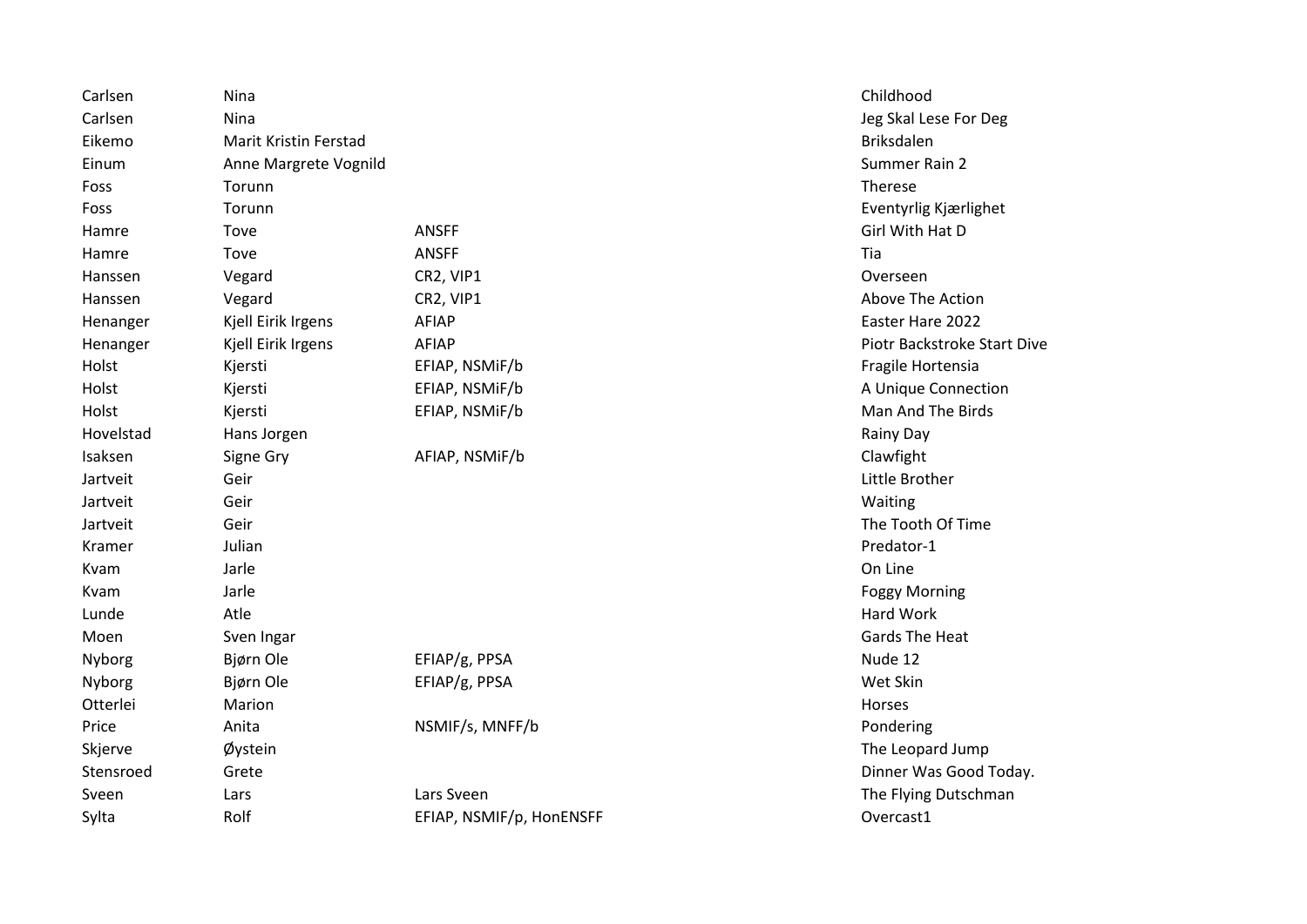| Synnevåg      | Roald          | MFIAP EFIAP-D3 EsFIAP GMPSA GPSA HonENFF NSMIF-P | <b>Ternene Paa Tranoy</b>       |
|---------------|----------------|--------------------------------------------------|---------------------------------|
| Synnevåg      | Roald          | MFIAP EFIAP-D3 EsFIAP GMPSA GPSA HonENFF NSMIF-P | Pigeon Man lii                  |
| Tellefsen     | Morten         | NSMiF/s                                          | City Rat                        |
| Tellefsen     | Morten         | NSMiF/s                                          | <b>Early Bird</b>               |
| Tellefsen     | Morten         | NSMiF/s                                          | <b>Yellow Line</b>              |
| Wammer        | Finn Christian |                                                  | Kong King                       |
| Romania       |                |                                                  |                                 |
| Pop           | Ovi D.         | EFIAP/g, GPU Cr4, MPSA                           | Waiting For The Night Boat      |
| Pop           | Ovi D.         | EFIAP/g, GPU Cr4, MPSA                           | Alive                           |
| Pop           | Ovi D.         | EFIAP/g, GPU Cr4, MPSA                           | Locked                          |
| Saudi Arabia  |                |                                                  |                                 |
| Alkhamis      | Abbas          | EFIAP/p - MPSA                                   | <b>Bahraini Potter</b>          |
| Alkhamis      | Abbas          | EFIAP/p - MPSA                                   | <b>Littel Monkey Sucking</b>    |
| South Korea   |                |                                                  |                                 |
| Ryu           | Shin Woo       | EFIAP/p,EPSA,GPU VIP 4                           | Design Street                   |
| Ryu           | Shin Woo       | EFIAP/p,EPSA,GPU VIP 4                           | Desert 07                       |
| <b>Spain</b>  |                |                                                  |                                 |
| Gurruchaga    | Jose Agustin   | MCEF(O)<br><b>EFIAP</b>                          | Conversations                   |
| Martin        | Jose Maria     |                                                  | <b>Pending Mobile</b>           |
| Martin        | Jose Maria     |                                                  | Pushing                         |
| Martin        | Jose Maria     |                                                  | Quantum                         |
| Puigcerver    | Manel          | Artist FIAP Maestro oro CEF, Mestre 5* FCF       | Dancer                          |
| <b>Sweden</b> |                |                                                  |                                 |
| Almen         | Anna           | <b>AFIAP ERSF</b>                                | Dandelion Tango                 |
| Almen         | Anna           | <b>AFIAP ERSF</b>                                | City Bikehike                   |
| Almen         | Anna           | <b>AFIAP ERSF</b>                                | Love Bath                       |
| Aus           | Gunnar         | NSMIF/B                                          | The Ant                         |
| Grimfoot      | Mats           | EFIAP/g, NSMiF/p, MNFFF/s, ERSF/s                | <b>Balance Act On The Floor</b> |